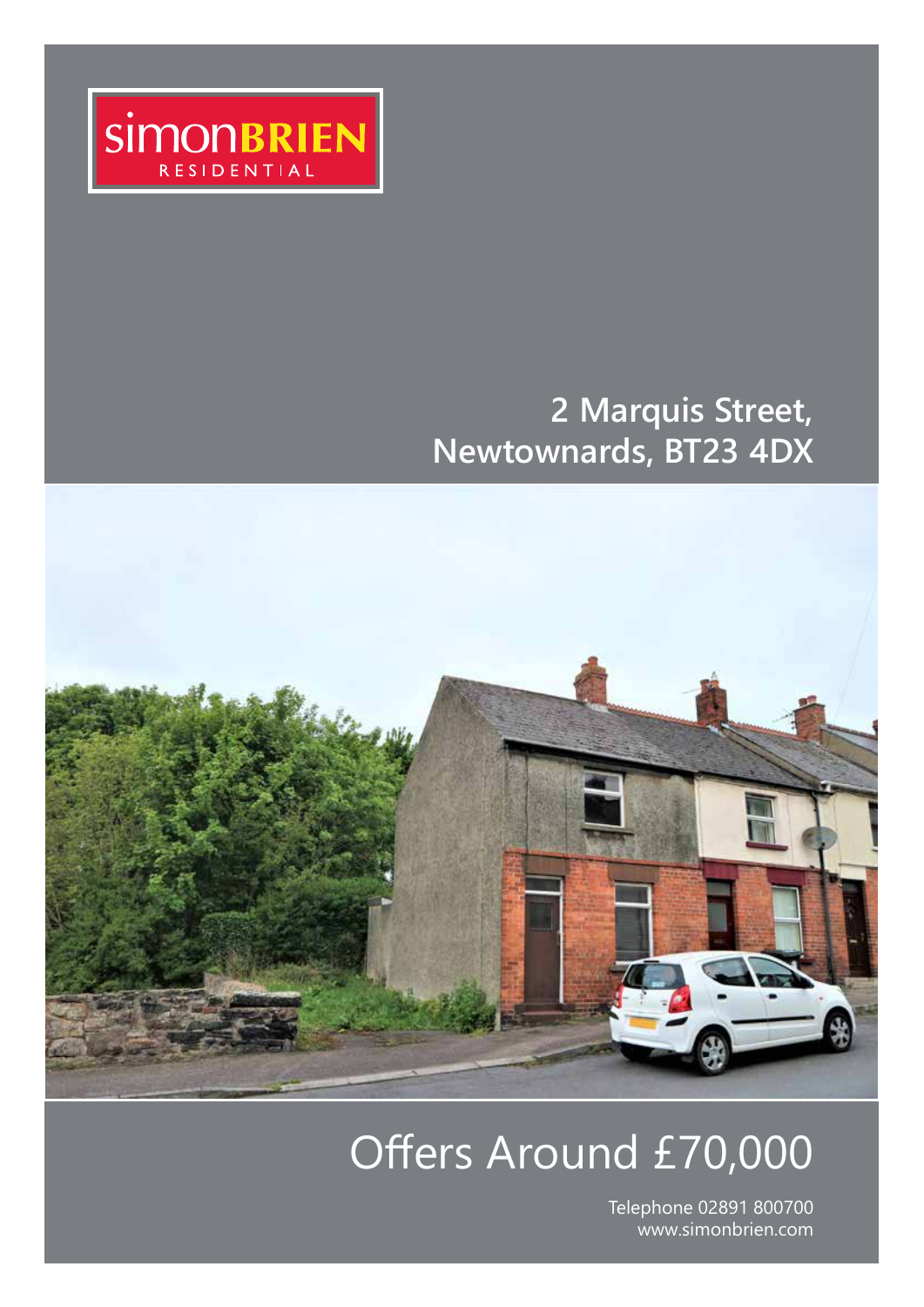

### **KEY FEATURES**

- A town centre, end terrace investment property
- CASH offers only
- Requires complete renovation and extension
- Full planning permission granted for a two
- storey extension to the rear • Planning Ref: LA06/2020/0953/F
- Currently two bedrooms
- Lounge
- No heating system
- No kitchen
- No bathroom
- Single glazed windows
- Roof in need of replacement
- Large garden to rear laid in grass, mature trees and hedging
- Gravel driveway to side of property



#### **SUMMARY**

Attention builders, investors and speculators, we take great pleasure in offering a fantastic opportunity to purchase an investment property in the centre of Newtownards. The subject property has been virtually untouched since the property was first constructed, there is no kitchen, bathroom or heating system in the property, therefore CASH offers will only be invited.

Our client has secured full planning permission for a two storey extension to the rear of the property, Ref: LA06/2020/0953/F which was granted 17th December 2020. The plans can be viewed in our Newtownards office on request. The planning permission will allow the new owners to amend the internal layout along with the extension to provide a property more suitable for modern living. On the ground floor there will be a large lounge with double doors opening into a good sized kitchen/ dining room. On the first floor there will be three bedrooms and a bathroom.

Externally the property has a large rear garden currently laid out in lawn, mature trees and hedging. There is also the added bonus, and a rarity for a town centre property, of having a gravel driveway to the side of the property. Interest levels are expected to be high, so please contact our Newtownards office to arrange your viewing appointment without delay.



### **THE PROPERTY COMPRISES:**

GROUND FLOOR

Glazed door to:

**ENTRANCE PORCH:**  Glazed door to:

**LOUNGE: 12' 1" x 10' 1" (3.68m x 3.07m)**  Feature ceramic tiled fireplace, open fire.

**DINING ROOM: 9' 10" x 6' 7" (3m x 2.01m)** 

**KITCHEN: 9' 11" x 6' 6" (3.02m x 1.98m)**  Belfast sink, door to rear.

**FIRST FLOOR**

**LANDING:**  Access to roofspace.

**BEDROOM (1): 13' 6" x 10' 1" (4.11m x 3.07m)**  Original cast iron fireplace.

**BEDROOM (2): 9' 10" x 7' 4" (3m x 2.24m)** 

### **OUTSIDE**

Small enclosed rear yard, coal house, outside WC.

Large rear garden laid out in lawn, mature trees and hedging.

Gravel driveway to side of property.